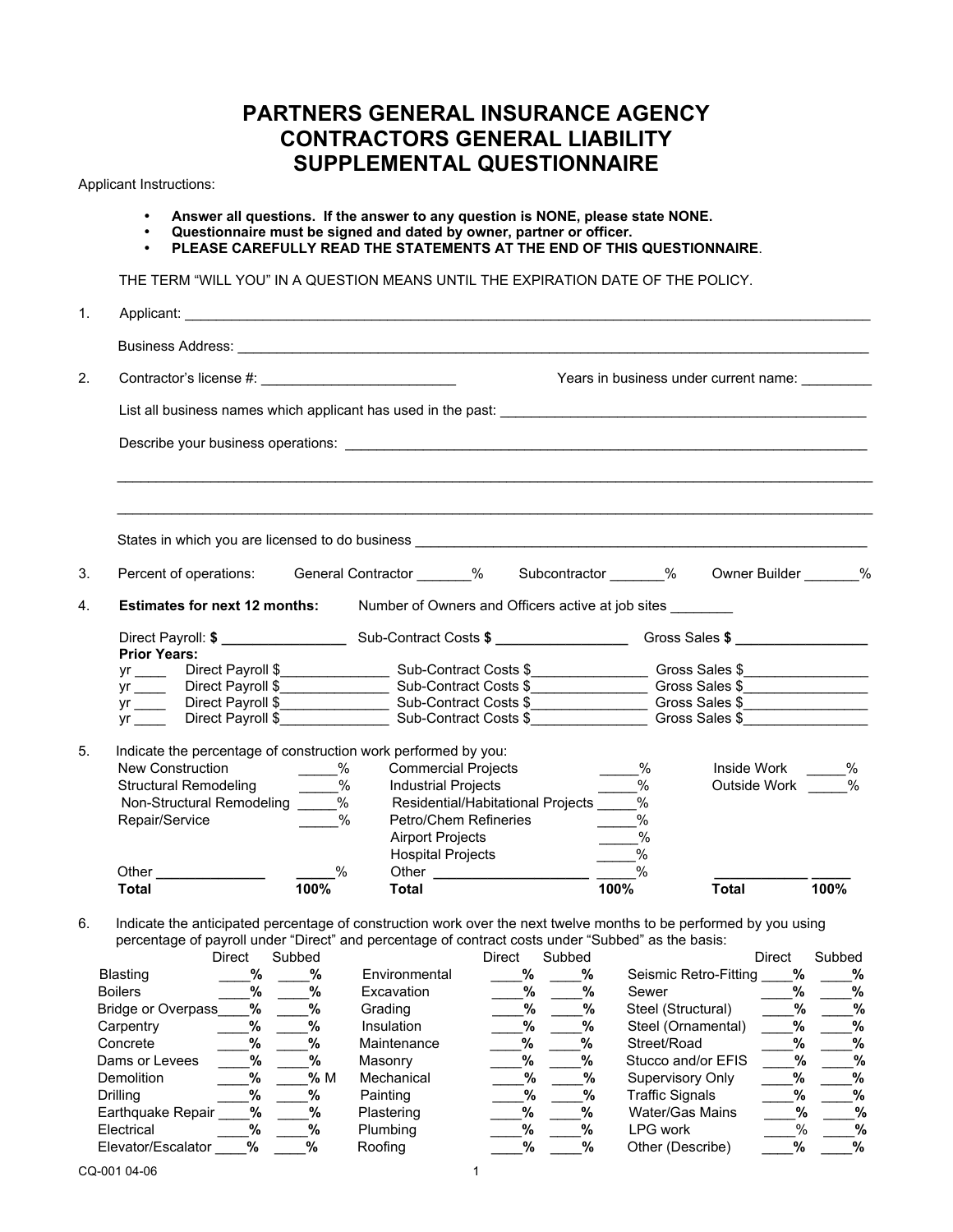| Describe your largest projects that you have performed during the past five years, including cost:                                                                                                                                                                                                                                                                                                                              |  |  |  |  |  |  |
|---------------------------------------------------------------------------------------------------------------------------------------------------------------------------------------------------------------------------------------------------------------------------------------------------------------------------------------------------------------------------------------------------------------------------------|--|--|--|--|--|--|
|                                                                                                                                                                                                                                                                                                                                                                                                                                 |  |  |  |  |  |  |
|                                                                                                                                                                                                                                                                                                                                                                                                                                 |  |  |  |  |  |  |
| Describe current projects or those scheduled to commence over the next twelve months, including cost: (Attach<br>separate sheet if necessary)                                                                                                                                                                                                                                                                                   |  |  |  |  |  |  |
|                                                                                                                                                                                                                                                                                                                                                                                                                                 |  |  |  |  |  |  |
| Amount of work over 2 stories: _____%. Amount of work over 5 stories: _____%.                                                                                                                                                                                                                                                                                                                                                   |  |  |  |  |  |  |
| Maximum height you will work: _______ vertical feet; ______ stories.                                                                                                                                                                                                                                                                                                                                                            |  |  |  |  |  |  |
| Have you allowed, are you currently allowing, or will you ever allow your license to be used by any other contractor for<br>a project on which you have not worked?<br>Yes $\Box$<br>If yes, please provide details: example and a series of the state of the state of the state of the state of the state of the state of the state of the state of the state of the state of the state of the state of the state<br>No $\Box$ |  |  |  |  |  |  |
| Has any licensing authority taken any action against you? Yes $\Box$<br>No $\square$<br>Explain any jobs you have done or will do that are covered under a "wrap-up" or Owner Controlled Insurance Program:                                                                                                                                                                                                                     |  |  |  |  |  |  |
| Have you built, are you currently building, or will you build on hillsides, terraces, landfills or subsidence<br>areas? Yes $\Box$<br>No <sub>1</sub>                                                                                                                                                                                                                                                                           |  |  |  |  |  |  |
| If yes, please explain:                                                                                                                                                                                                                                                                                                                                                                                                         |  |  |  |  |  |  |
| Maximum degree of slope where you have built or will build:                                                                                                                                                                                                                                                                                                                                                                     |  |  |  |  |  |  |
| Have you been involved, are you currently involved, or will you or any subcontractors be involved with<br>blasting operations or hazardous or unusual work activity?<br>Yes $\Box$<br>No $\square$<br>If yes, please explain:                                                                                                                                                                                                   |  |  |  |  |  |  |
| Has your work involved, does your work currently or will your work involve systems that provide: medical<br>and/or industrial life support process piping?<br>Yes $\Box$<br>No<br>If yes, please explain:                                                                                                                                                                                                                       |  |  |  |  |  |  |
| Yes $\Box$<br>No $\square$<br>Have you been involved, are you currently involved, or will you or your subcontractors be involved in any<br>removal or abatement of □mold, □asbestos, □lead, □PCB's or □other hazardous materials?                                                                                                                                                                                               |  |  |  |  |  |  |
|                                                                                                                                                                                                                                                                                                                                                                                                                                 |  |  |  |  |  |  |
|                                                                                                                                                                                                                                                                                                                                                                                                                                 |  |  |  |  |  |  |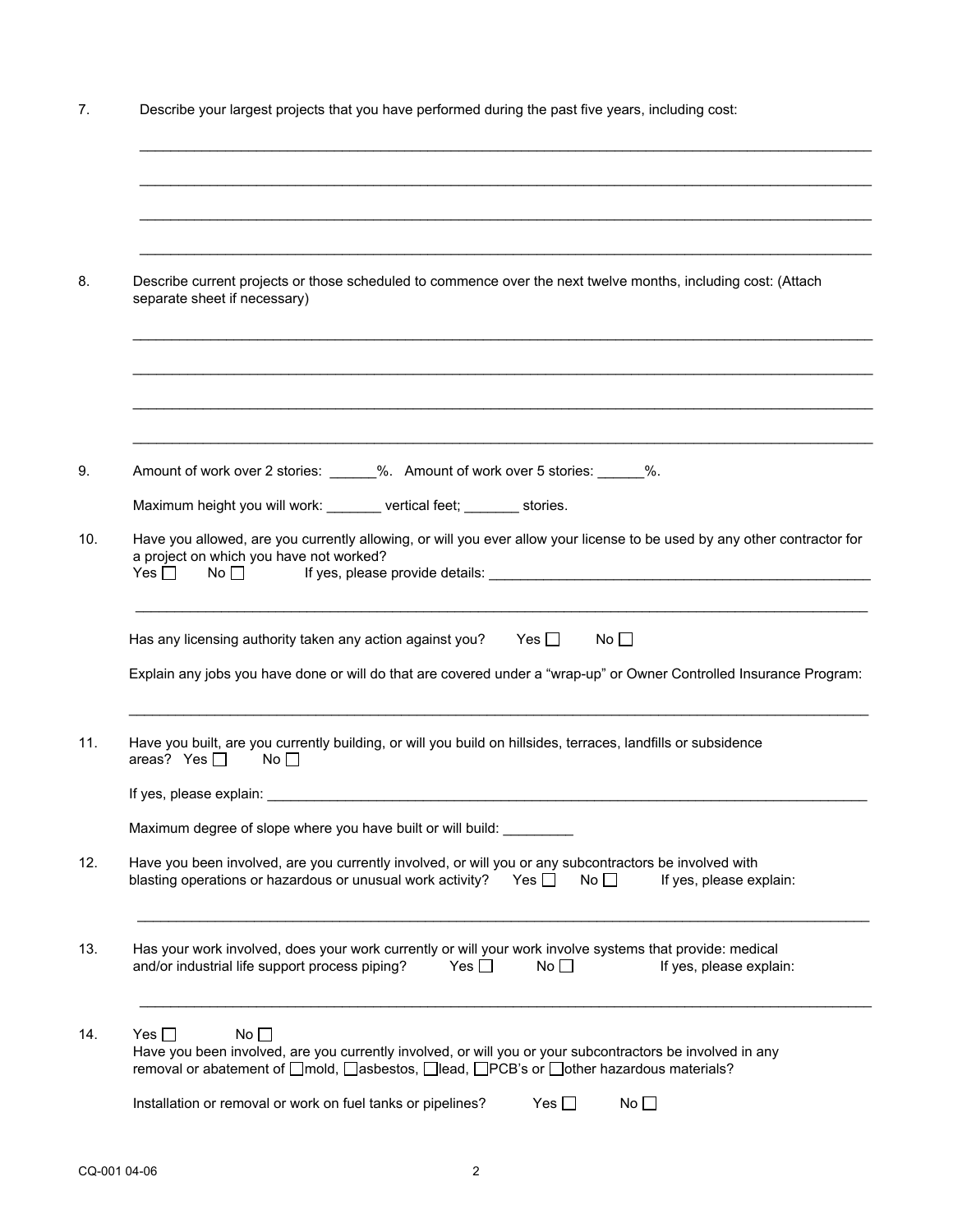|     | Have you performed in the past or will you or your subcontractors perform any work below grade? Yes $\square$<br>No $\square$                                                                                                                                                                                                                                                                                                                                                                                                                                                                                                                                   |  |  |  |  |  |  |  |
|-----|-----------------------------------------------------------------------------------------------------------------------------------------------------------------------------------------------------------------------------------------------------------------------------------------------------------------------------------------------------------------------------------------------------------------------------------------------------------------------------------------------------------------------------------------------------------------------------------------------------------------------------------------------------------------|--|--|--|--|--|--|--|
|     | Maximum depth: _______ % of operations: _______<br>No<br>Any shoring, underpinning, cofferdam or caisson work? Yes $\Box$                                                                                                                                                                                                                                                                                                                                                                                                                                                                                                                                       |  |  |  |  |  |  |  |
|     | If yes, please explain safety procedures regarding underground utilities: __________________________                                                                                                                                                                                                                                                                                                                                                                                                                                                                                                                                                            |  |  |  |  |  |  |  |
| 16. | Have you worked, are you currently working, or will any of your employees work under U.S. Longshoremen's and<br>Harbor Workers' Act or Jones Maritime Act? Yes I<br>$\mathsf{No} \ \Box$                                                                                                                                                                                                                                                                                                                                                                                                                                                                        |  |  |  |  |  |  |  |
| 17. | Do you have operations other than contracting?<br>Yes $\Box$<br>No $\square$<br>Are these operations to be covered by this insurance?<br>Yes $\Box$<br>No <sub>1</sub>                                                                                                                                                                                                                                                                                                                                                                                                                                                                                          |  |  |  |  |  |  |  |
|     |                                                                                                                                                                                                                                                                                                                                                                                                                                                                                                                                                                                                                                                                 |  |  |  |  |  |  |  |
| 18. | If you are a general contractor or developer or employ subcontractors,<br>No <sub>1</sub><br>Are certificates of Worker's Comp and General Liability insurance obtained from all subcontractors? Yes $\Box$<br>Are you named as Additional Insured on your subcontractors' policies? Yes $\Box$<br>No<br>Are signed contracts with hold harmless agreements obtained from all subcontractors prior to being allowed on your job<br>site? Yes $\Box$ No $\Box$<br>What General Liability policy limits do you require of subcontractors? \$ ____________ per occurrence<br>\$_________________General aggregate<br>Products/Completed Operations Aggregate<br>\$ |  |  |  |  |  |  |  |
|     | How many years are records of certificates of insurance and contractual agreements with subcontractors maintained<br>by you? $\qquad \qquad$<br>Do you require that subcontractors name you as an additional insured on their<br>General Liability insurance?<br>$\mathsf{Yes} \ \Box$<br>No <sub>1</sub>                                                                                                                                                                                                                                                                                                                                                       |  |  |  |  |  |  |  |
| 19. | Average number of Certificates of Insurance you provide each year: _____________                                                                                                                                                                                                                                                                                                                                                                                                                                                                                                                                                                                |  |  |  |  |  |  |  |
|     | Average number of entities you are contractually required to name as Additional Insured:                                                                                                                                                                                                                                                                                                                                                                                                                                                                                                                                                                        |  |  |  |  |  |  |  |
| 20. | Yes $\square$<br>Do you or will you have a formal safety program in place?<br>No $\square$                                                                                                                                                                                                                                                                                                                                                                                                                                                                                                                                                                      |  |  |  |  |  |  |  |
| 21. | Do you or will you provide architectural or engineering drawings, plans, designs or specifications? Yes $\Box$<br>$No \Box$                                                                                                                                                                                                                                                                                                                                                                                                                                                                                                                                     |  |  |  |  |  |  |  |
| 22. | Explain past or present remodeling, repair or maintenance jobs done for Condo Owner Associations or any other Home<br>Owner Associations or their Management Companies:                                                                                                                                                                                                                                                                                                                                                                                                                                                                                         |  |  |  |  |  |  |  |
|     |                                                                                                                                                                                                                                                                                                                                                                                                                                                                                                                                                                                                                                                                 |  |  |  |  |  |  |  |
|     |                                                                                                                                                                                                                                                                                                                                                                                                                                                                                                                                                                                                                                                                 |  |  |  |  |  |  |  |
| 23. | Yes $\Box$<br>$No$ :<br>In the past 10 years, present policy period or upcoming policy period, has or will any of your work involve new<br>residential construction activities for □ custom homes, □ apartments or multi-unit residential projects including<br>$\Box$ condominiums, $\Box$ townhouses, $\Box$ timeshares, $\Box$ tract home subdivisions or $\Box$ master planned residential<br>communities?                                                                                                                                                                                                                                                  |  |  |  |  |  |  |  |

 $\_$  , and the set of the set of the set of the set of the set of the set of the set of the set of the set of the set of the set of the set of the set of the set of the set of the set of the set of the set of the set of th